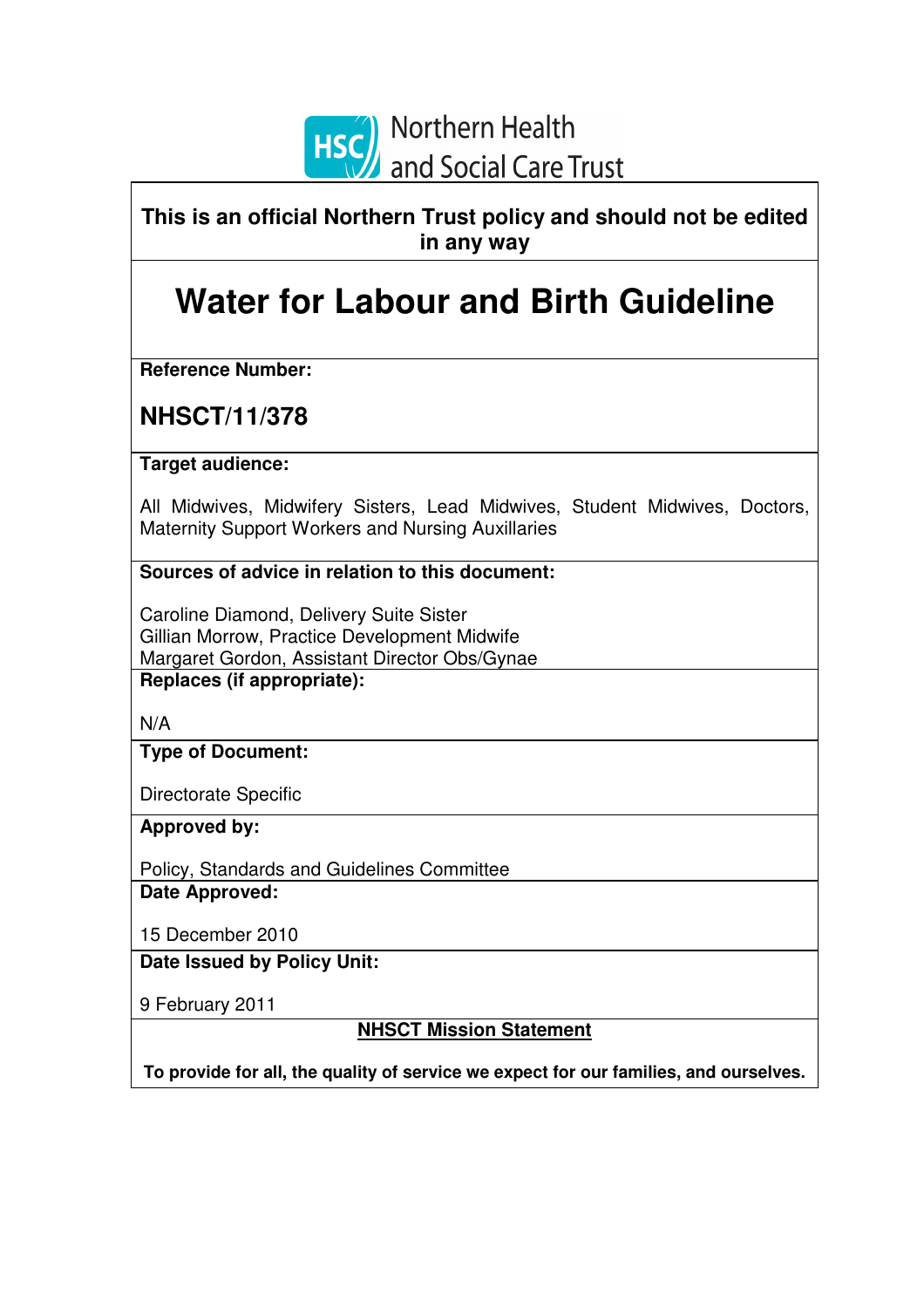# **NHSCT Acute Directorate Water for Labour and Birth Guideline**

**December 2010**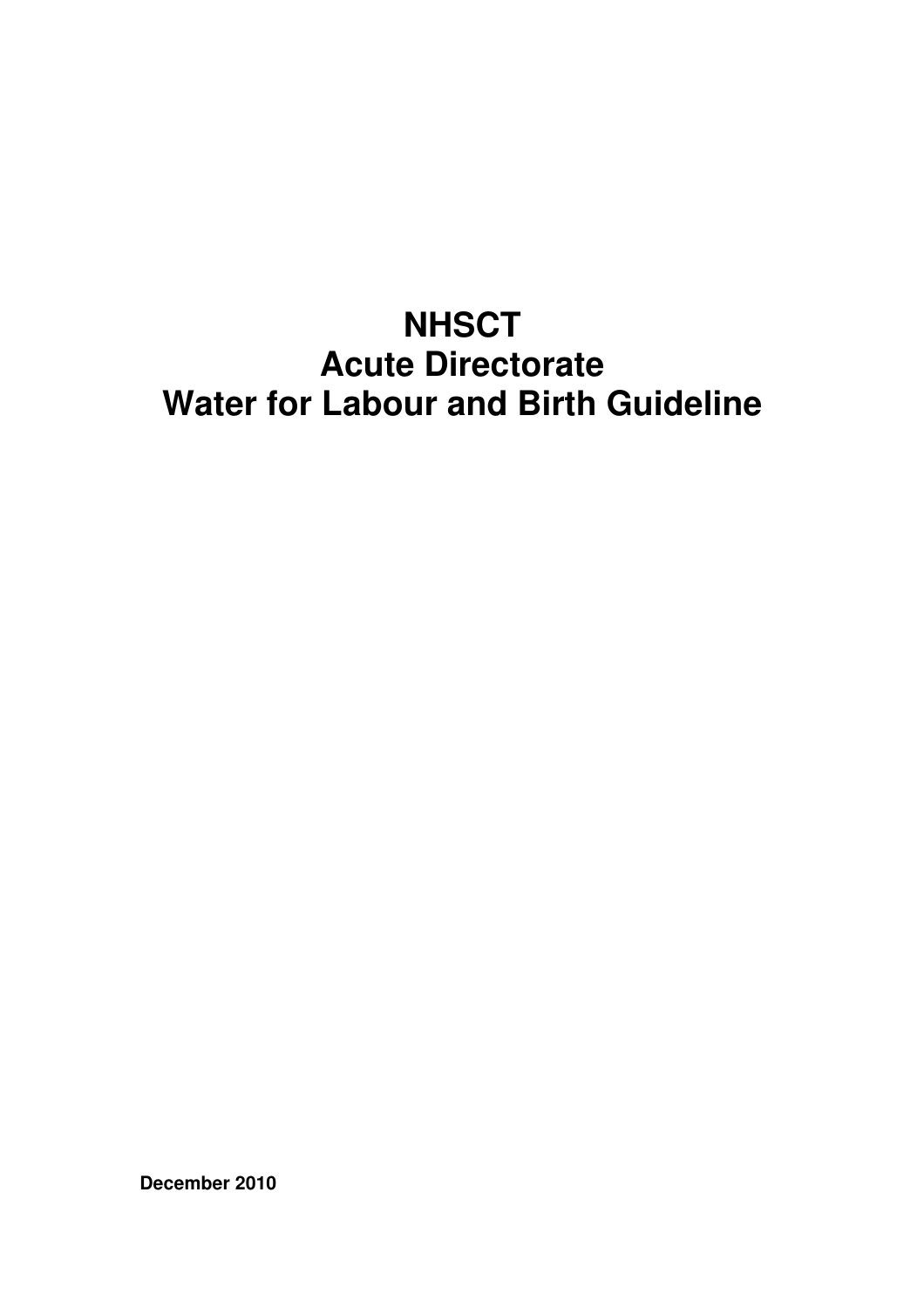### **NHSCT Acute Directorate Water for Labour and Birth Guideline**

|                       | Contents                                                                                                                                                                                             | Page                  |
|-----------------------|------------------------------------------------------------------------------------------------------------------------------------------------------------------------------------------------------|-----------------------|
|                       | 1. Introduction                                                                                                                                                                                      | 1                     |
|                       | 2. Aims of guideline                                                                                                                                                                                 | 1                     |
|                       | 3. Water for labour and birth practice points                                                                                                                                                        | $\mathbf 2$           |
|                       | 4. Criteria for use of water for labour and birth                                                                                                                                                    | 3                     |
|                       | 5. Equipment                                                                                                                                                                                         | 4                     |
|                       | 6. First stage of labour                                                                                                                                                                             | 4                     |
|                       | 7. Second stage of labour                                                                                                                                                                            | 5                     |
|                       | 8. Third stage of labour                                                                                                                                                                             | 5                     |
|                       | 9. Potential complications occurring in the pool environment<br>9.1 Evacuation of a collapsed woman from the pool<br>9.2 Shoulder Dystocia<br>9.3 Snapped umbilical cord<br>9.4 Excessive Blood Loss | 6<br>6<br>6<br>6<br>6 |
| 10. Cleaning protocol |                                                                                                                                                                                                      | 7                     |
|                       | 11. References                                                                                                                                                                                       | 8                     |
|                       | 12. Equality, Human Rights and DDA                                                                                                                                                                   | 8                     |
|                       | 13. Sources of advice in relation to this document                                                                                                                                                   | 8                     |
|                       | <b>14. Alternative Formats</b>                                                                                                                                                                       | 9                     |
|                       | 15. Appendices<br>Appendix 1 Water for labour and birth audit tool                                                                                                                                   | 10                    |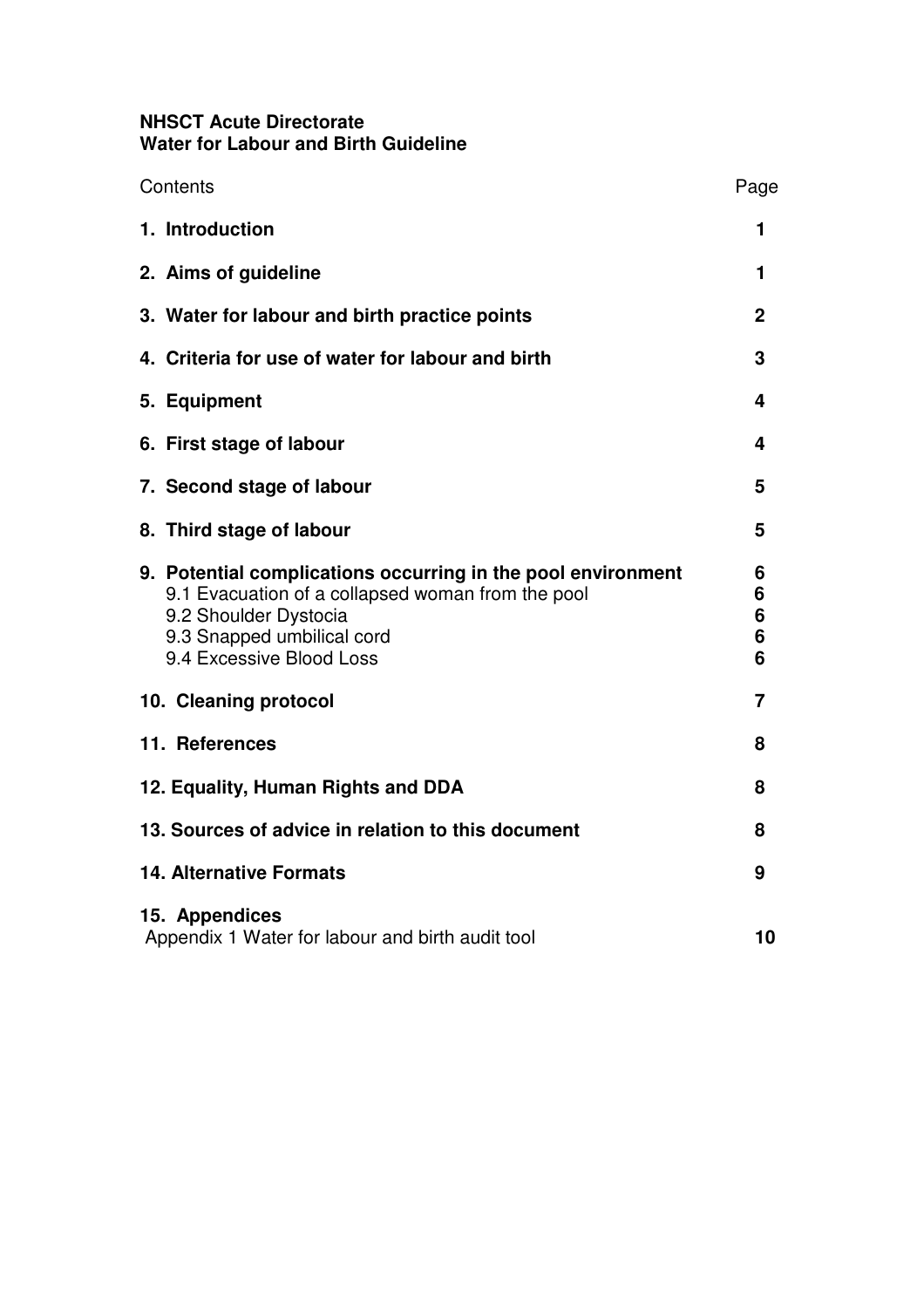### **NHSCT Acute Directorate Water for Labour and Birth Guideline**

### **1. Introduction**

This guideline has been developed in response to the growing interest of women in the use of water for labour and birth. It is based on current available evidence and has been benchmarked against regional water birth policies in Northern Ireland. Healthcare providers have listened to the voices of women and have provided the facilities to afford the option of water as a birthing choice. Training and supervision of midwives to gain competency in caring for women using water for labour and birth is considered a service requirement. Quality assurances issues require protocols for cleaning the pool, infection control procedures and appropriate personal, protection equipment (PPE).

### **2. Aims of Guideline**

- To provide a framework of clinical care to ensure best practice in caring for women who choose to have a waterbirth
- To provide evidence based guidelines to support and inform midwives providing intrapartum care
- To obtain data and use the information to improve the service

### **Target audience**

All Midwives, Midwifery Sisters, Lead Midwives, Student Midwives, Doctors, Maternity Support Workers and Nursing Auxillaries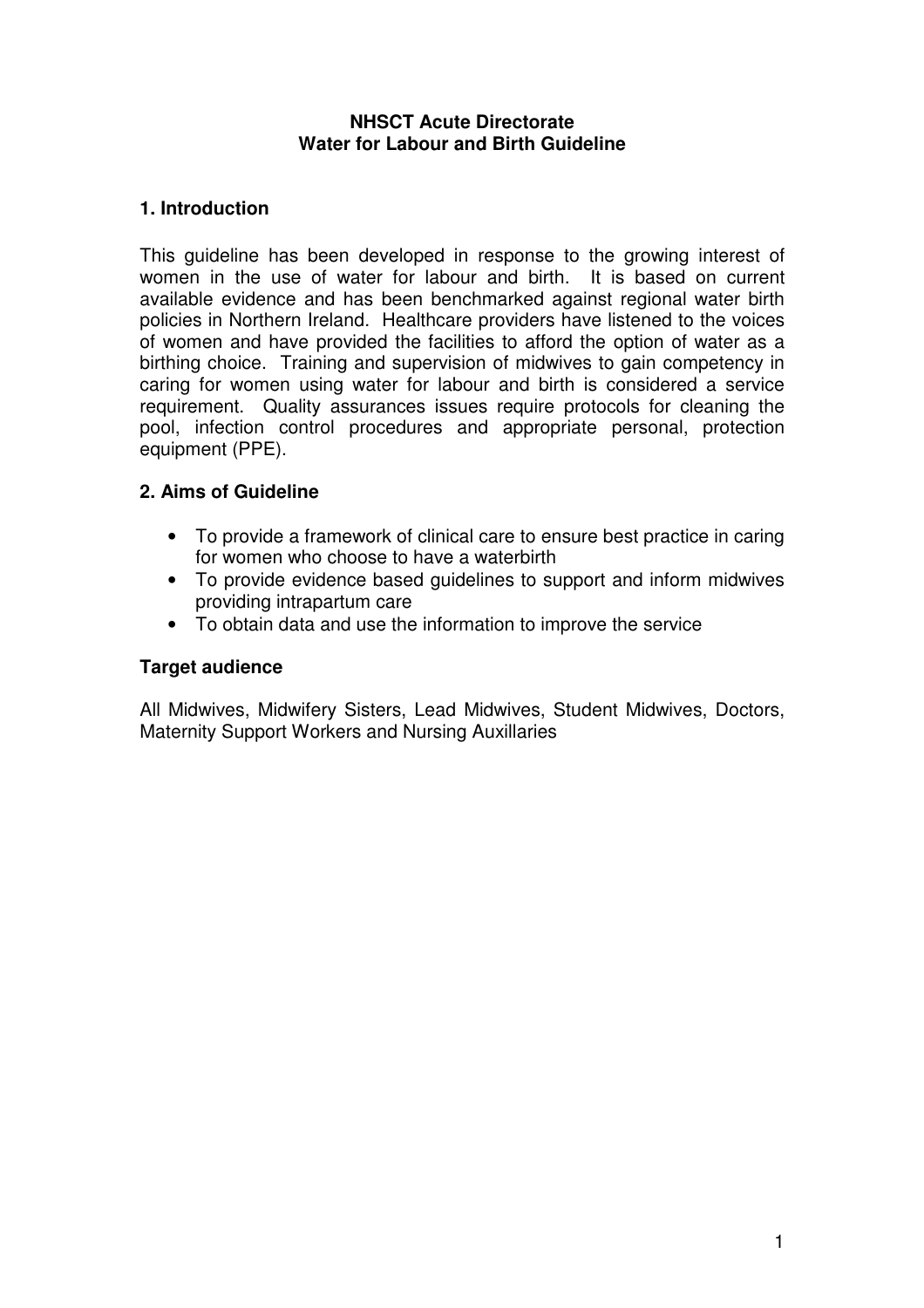### **3. Water for labour and birth practice points**

Women's experiences of water for labour and birth are generally positive in terms of feeling relaxed, involved in decision making and feeling more in control (Richmond 2003; Hall and Holloway 1998).

Effects on women's experience of pain and use of analgesia reflect less use of epidural and less reported pain in labour (Cluett et al. 2004a).

The United Kingdom is promoting water immersion during labour and waterbirth as a means of empowering and normalising birth (Maternity Care Working Party 2007. In Cluett et al.

Water immersion during labour is associated with no difference in labour duration, type of birth; five minute Apgar Scores, neonatal morbidity or mortality (Cluett et al, 2004b).

One trial of early immersion (before 5cm dilatation) has been associated with prolonged labour and increased need for epidural and syntocinon (Eriksson et al. 1997).

Midwives should be alert to the possibility of snapping the umbilical cord when water is used for birth (Cro and Preston, 2002)

The use of water for labour and birth should be considered a core competency and midwives should have access to training. Continuing professional development in this area should be seen as a service requirement (RCOG/ RCM 2006).

Women should be offered information on the option of using water in labour and birth. Written information, including where appropriate a copy of the unit's policy should be provided. Documentation should include any expectations of the woman and management in the event of an emergency (RCM, 2000).

Quality assurance issues include protocols for cleaning the pool, infection control procedures and appropriate PPE (NICE 2007).

Midwives should audit and evaluate their practice, and the outcomes of labour and birth in water, in order to contribute to the development of best practice (RCM, 2000).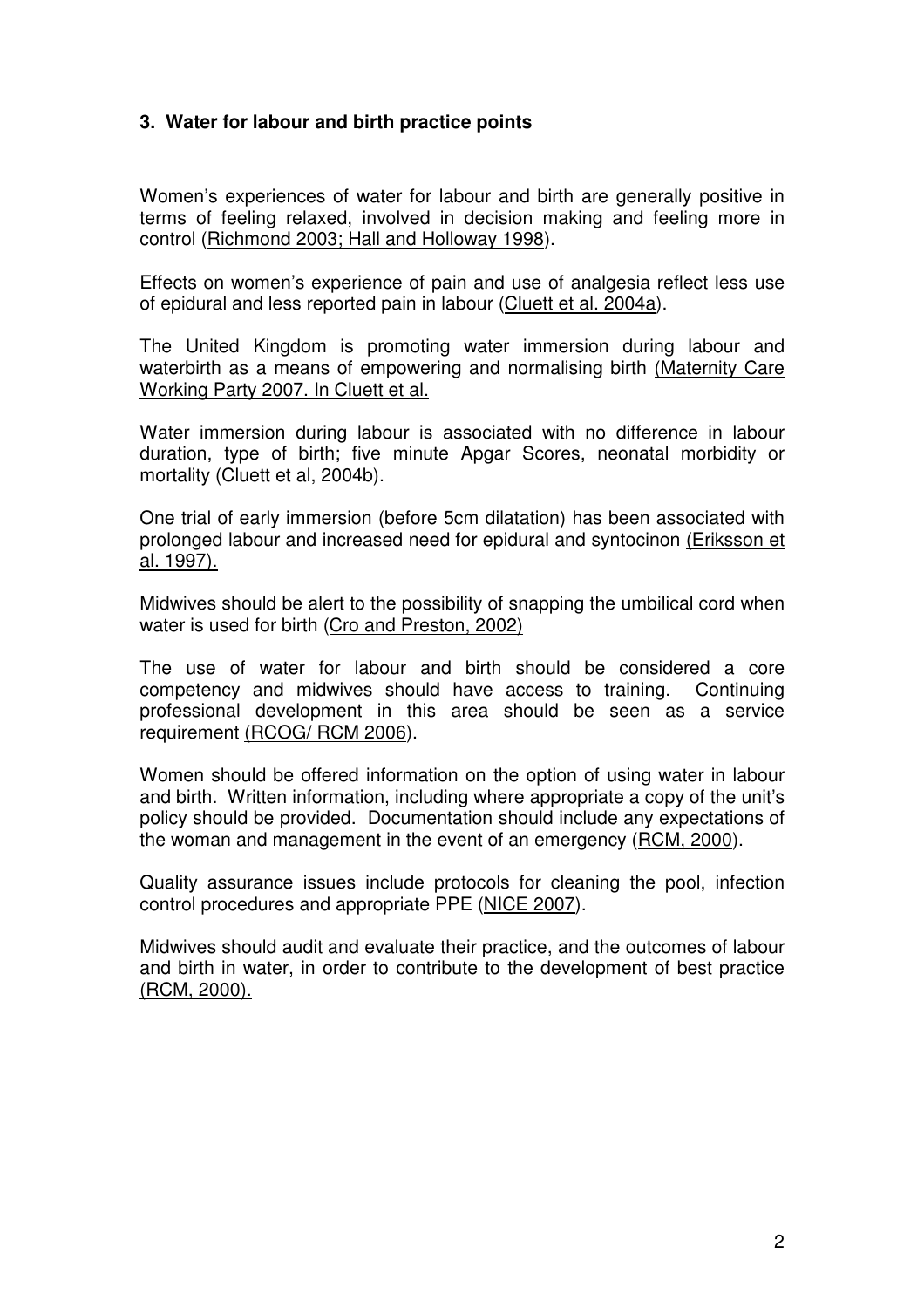### **Responsibilities**

### **4. Criteria for use of water in labour and birth**

- $\checkmark$  Term pregnancy at 37+0 to 41+3 weeks gestation
- $\checkmark$  Singleton fetus with cephalic presentation
- $\checkmark$  Spontaneous and established labour
- $\checkmark$  No previous uterine surgery
- $\checkmark$  Spontaneous rupture of membranes less than 18hrs
- $\checkmark$  No meconium stained liquor
- $\checkmark$  Uncomplicated antenatal period
- $\checkmark$  Absence of current infection
- $\checkmark$  No systemic analgesia in the previous 4 hours

Individual risk assessment must be conducted if there is variance from the above criteria.

Advice from the clinical Midwifery Manager, Lead Midwife and Supervisor of Midwives must be sought if a woman deviates from the above criteria and insists on use of water for labour and birth.

It should be agreed with the woman and her partner that the clinical judgement of the midwife is respected and it may be deemed necessary to discontinue use of water for labour or delivery. All discussions and care planning must be documented in the notes.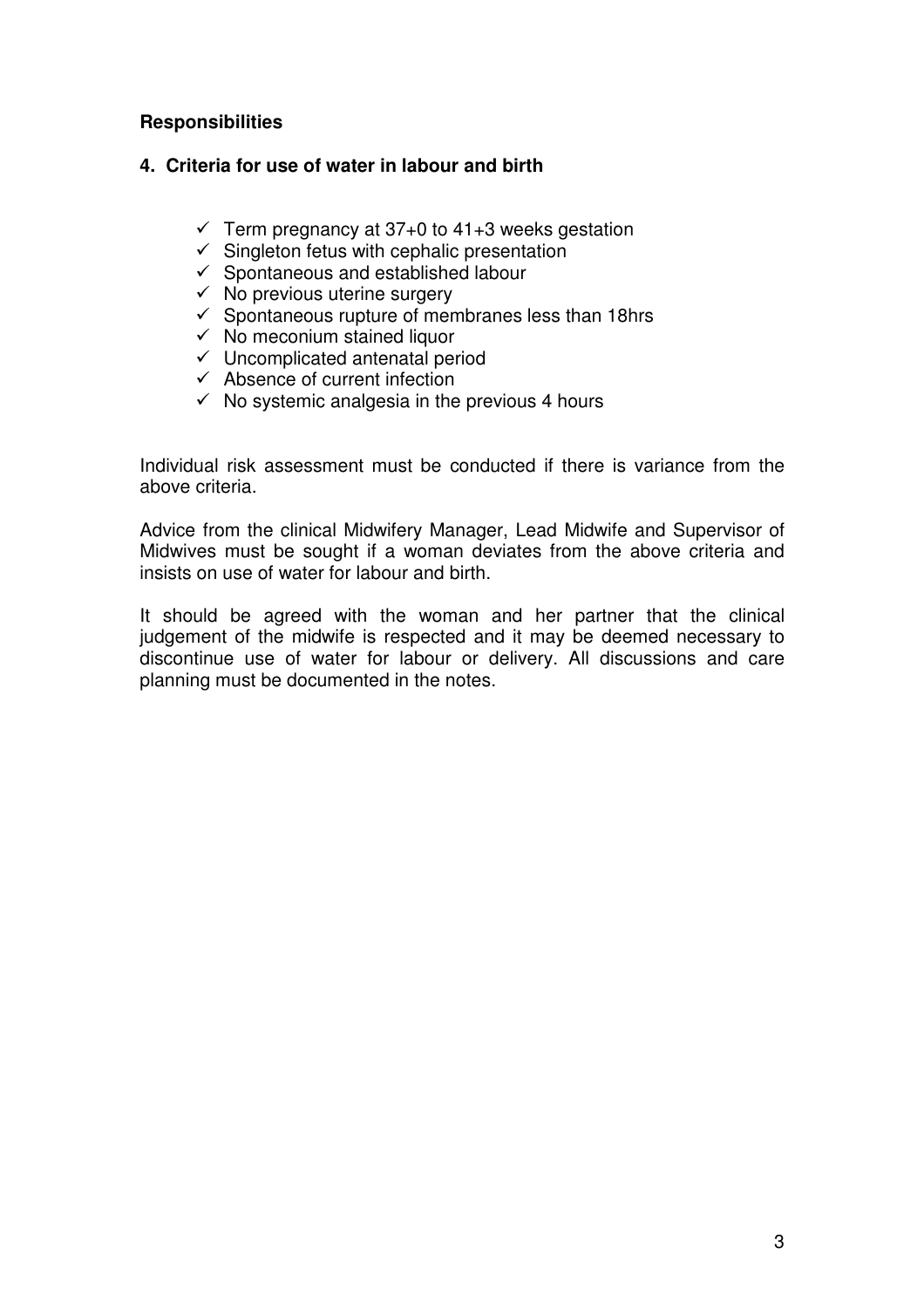## **5. Equipment**

- Prepare room as usual for delivery
- Ensure call bell system is functioning
- Oxygen and suction points
- Bath and room thermometer
- Sieve
- Towels
- Aqua sonacaid

### **6. First stage of labour**

| <b>Action</b>                                                                                                                                                                                                                                                                                                                                                                                                                                                                                                                                                                                                                                                                                                                                                      | <b>Rationale</b>                                                                                                                                                                                                                                                                                                   |
|--------------------------------------------------------------------------------------------------------------------------------------------------------------------------------------------------------------------------------------------------------------------------------------------------------------------------------------------------------------------------------------------------------------------------------------------------------------------------------------------------------------------------------------------------------------------------------------------------------------------------------------------------------------------------------------------------------------------------------------------------------------------|--------------------------------------------------------------------------------------------------------------------------------------------------------------------------------------------------------------------------------------------------------------------------------------------------------------------|
| Women should be encouraged to drink plenty of<br>fluids and leave the pool to micturate<br>Encourage mobilisation on dry land until cervical<br>dilatation greater than 4cms<br>Water temperature $35^{\circ}C - 37^{\circ}C$ , recorded at 30<br>$\bullet$<br>minute intervals<br>Maternal temperature to be checked and<br>documented at 30 minute intervals<br>Auscultation of fetal heart rate every 15 minutes<br>with aqua sonacaid<br>Water depth should be approximately at level of<br>xiphisternum<br>Midwife to remain in attendance at all times<br>once a woman enters the water<br>Entonox only as pain relief whilst in pool, woman<br>to leave pool if requires further analgesia<br>Observe the colour of water and use sieve to<br>remove debris | To prevent dehydration<br>To avoid prolonged 1 <sup>st</sup> stage<br>To monitor and adjust temp<br>accordingly<br>To reduce the risk of hyperthermia<br>To detect deviation from the<br>normal<br>To aid buoyancy/ mobility<br>To ensure safety<br>Safety<br>To alert to meconium and/ or<br>excessive blood loss |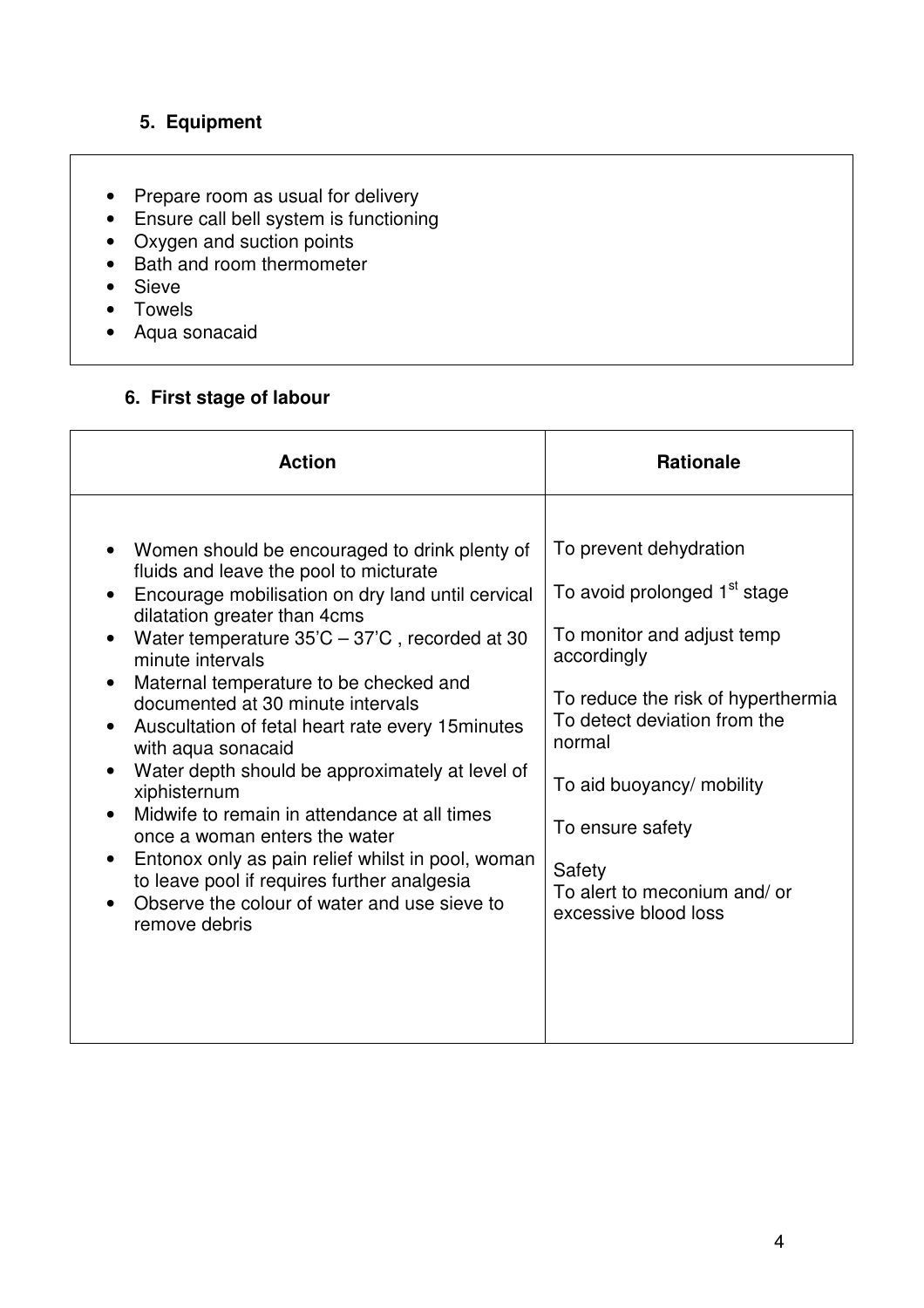## **7. Second stage of labour**

| <b>Action</b>                                                                                                                                                                                                                                                                                                                                                                                                                                         | <b>Rationale</b>                                                                                                                                                                  |
|-------------------------------------------------------------------------------------------------------------------------------------------------------------------------------------------------------------------------------------------------------------------------------------------------------------------------------------------------------------------------------------------------------------------------------------------------------|-----------------------------------------------------------------------------------------------------------------------------------------------------------------------------------|
| Two midwives must be present for delivery<br>Water temperature must be 37'C-37.5'C<br>Women to be encouraged to bear down<br>$\bullet$<br>naturally, without breath holding pushing<br>Midwife must adopt a "hands off" technique<br>$\bullet$<br>It is unnecessary to feel for nuchal cord<br>Ensure baby is born fully immersed with no air<br>$\bullet$<br>contact until the baby is raised gently to the<br>surface, with the head emerging first | To ensure safety<br>To prevent initiation of respiration<br>Water pressure provides control of<br>head<br>To avoid stimulation/aspiration<br>To prevent initiation of respiration |

# **8. Third stage of labour**

| <b>Action</b>                                                                                                                                                                                                                                                                                                                                                                                                                                                                                                                                                                        | <b>Rationale</b>                                                                                                                                                                                                                                                                                                                                        |
|--------------------------------------------------------------------------------------------------------------------------------------------------------------------------------------------------------------------------------------------------------------------------------------------------------------------------------------------------------------------------------------------------------------------------------------------------------------------------------------------------------------------------------------------------------------------------------------|---------------------------------------------------------------------------------------------------------------------------------------------------------------------------------------------------------------------------------------------------------------------------------------------------------------------------------------------------------|
| • The woman and the midwife should agree on<br>type of management of $3^{rd}$ stage<br>Physiological / Active 3 <sup>rd</sup> stage is managed out<br>$\bullet$<br>of the water<br>Avoid undue traction on the umbilical cord<br>Skin to skin contact should be maintained if no<br>$\bullet$<br>resuscitation of the newborn required<br>• Ensure warm blankets, towels available for<br>mother and baby on exiting the pool<br>If suturing is required, defer for approx one hour<br>$\bullet$<br>post delivery<br>Document estimated blood loss<br>Complete waterbirth audit tool | To obtain informed consent if<br>syntometrine is required<br>To prevent theoretical risk of water<br>embolism<br>To avoid snapping of cord<br>To promote bonding<br>To prevent hypothermia/ shock<br>To allow revitalisation of perineal<br>tissues if water saturated<br>Difficult to ascertain blood loss in<br>water<br>To enhance skills/ knowledge |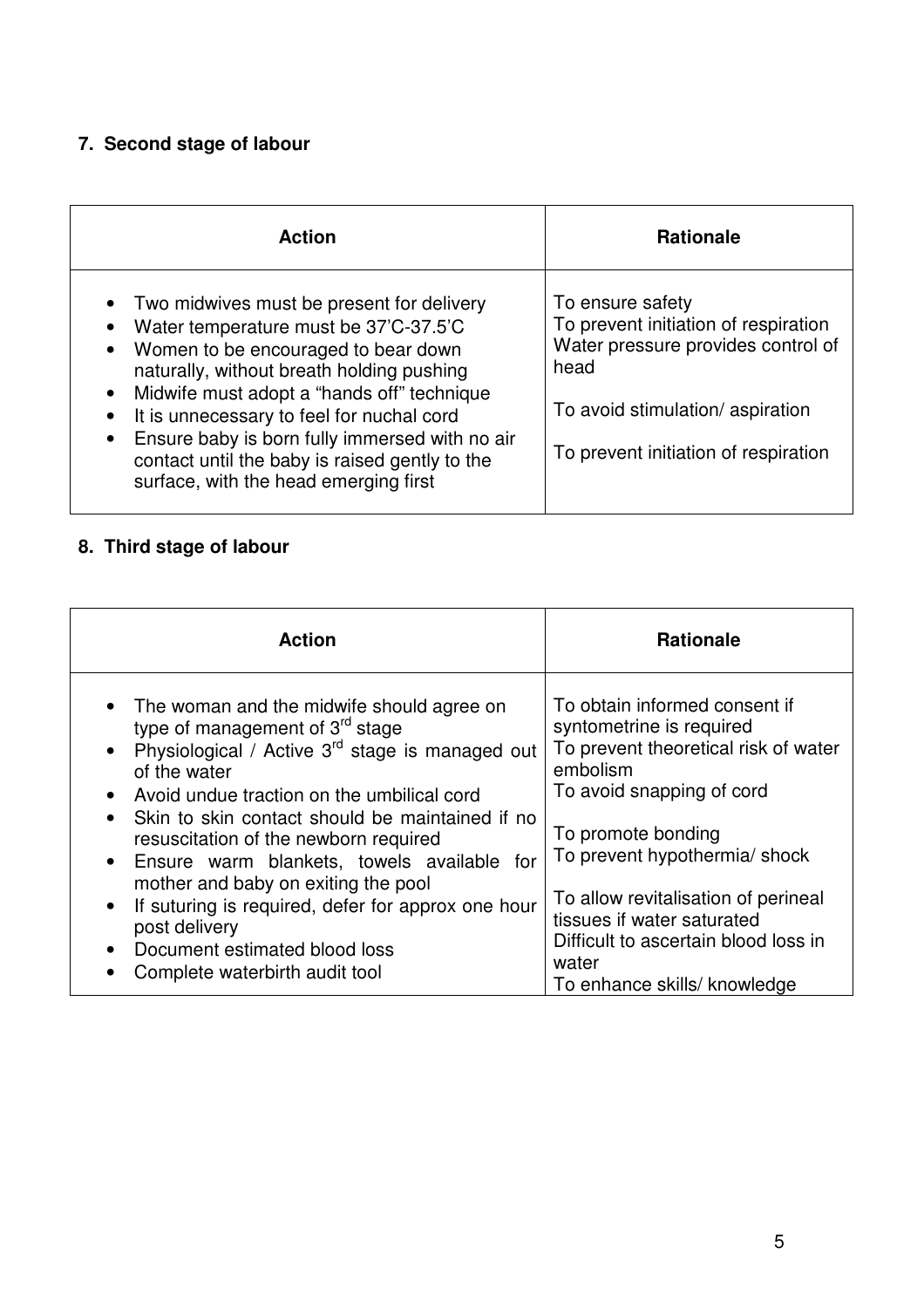### **9. Potential complications occurring in the pool environment**

### **9.1 Evacuation of a collapsed woman from the pool**

Summon help (minimum 6 persons)

Drain pool

Dedicated staff member to maintain airway

Dedicated member to coordinate commands for moving and handling Position mattress/ bed as close to pool as possible, preferably at same height A lifting sheet/ net placed under woman and a six person move is adopted to transfer where resuscitation can be continued

### **9.2 Shoulder Dystocia**

(Suspected if there is no restitution of the head, +/- apparent 'turtle sign')

Call for help

Stand woman up and ask her to bend over with legs wide

From behind, the midwife can assist with delivery of shoulders. Consider an episiotomy

If unsuccessful, expedite transfer to delivery bed for continued manoeuvres as per protocol

### **9.3 Snapped umbilical cord**

Prevent occurrence by gentle birthing of baby to the surface Check tension of cord Observe for excessive blood loss On discovery of snapped cord, clamp cord of baby immediately- then maternal end Baby transfer to resuscitaire for assessment and observation Paediatric review if necessary

### **9.4 Excessive Blood Loss**

Difficult to ascertain accurate assessment of blood loss in water but any concerns, transfer mother to bed for evaluation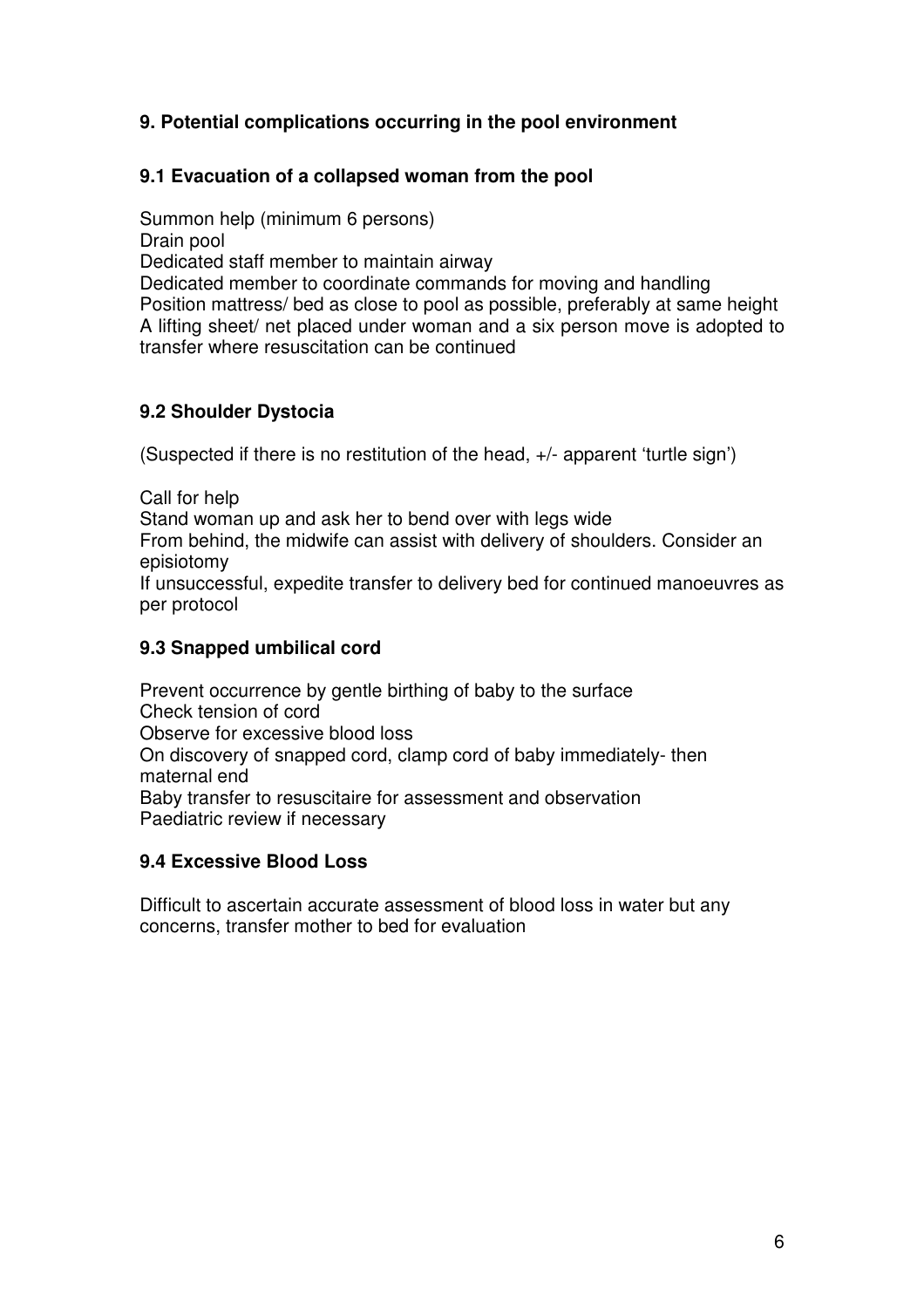### **10. Cleaning protocol**

Following delivery in the bath, rinse clean of debris Clean with a detergent (Actichlor) The bath is then filled with cold water and a solution of chlorine releasing agent (Actichlor plus) giving a concentration of 1000 parts per million i.e. one Actichlor tablet to 1 litre of water The bath is left filled for 30 minutes Rinse and dry the bath

Torches, sonacaids and thermometer should be cleaned appropriately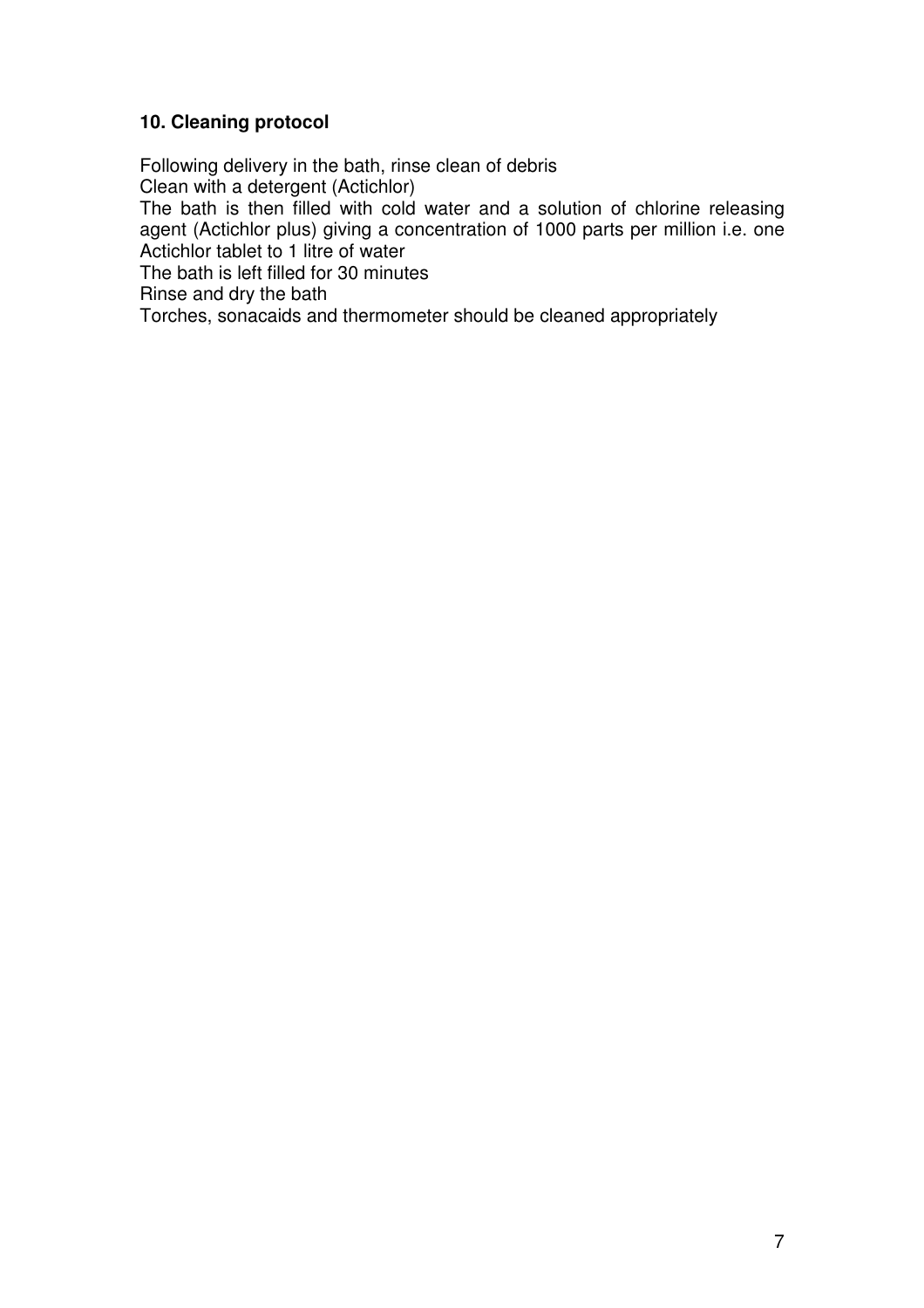### **11. References**

Cluett ER, Burns E. Immersion in water in labour and birth. Cochrane Database of Systematic Reviews 2009, Issue 2. Art No:CD000111.

Cluett ER, Nikodem VC, McCanbdish RE, et al. (2004a) Immersion in water in pregnancy, labour and birth (Cochrane Review). In The Cochrane Library, Issue 3 Chichester, UK: John Wiley & Sons, Ltd.

Cluett ER, Pickering R, Getliffe k, et al. (2006b) Randomised controlled trial of labouring in water compared with standard of augmentation for management of dystocia in the first stage of labour. British Medical Journal 328: 314-317

Cro S, Preston J (2002) Cord snapping at waterbirth delivery. British Journal of Midwifery 10(8): 494-497

Eriksson M, Mattson L-A, Ladfors L (1997) Early or late bath during the first stage of labour: a randomised study of 200 women. Midwifery 13 (3): 146-8

Hall SM, Holloway IM (1998) Staying in control: women's experience of labour in water. Midwifery 5(6): 368-373

NICE (2007) Intrapartum Care: care of healthy women and their babies during childbirth. London: RCOG

RCOG/ Royal College of Midwives (2006) Joint Statement no1: Immersion in Water During Labour and Birth. London: RCOG

RCM (2000) The use of water in labour and birth: position paper 1a. London: RCM

Richmond H (2003) Women's experience of waterbirth. Practising Midwife 6: 26-31

### **12. Equality, Human Rights and DDA**

This policy has been drawn up and reviewed in the light of section 75 of the Northern Ireland Act (1998) which requires the Trust to have due regard to the need to promote equality of opportunity. It has been screened to identify any adverse impact on the 9 equality categories and no significant differential impacts were identified, therefore, an Equality Impact Assessment is not required.

### **13. Sources of advice in relation to this policy**

The policy author, responsible assistant director or director as detailed on the policy title page should be contacted in relation to any queries on the content of this policy.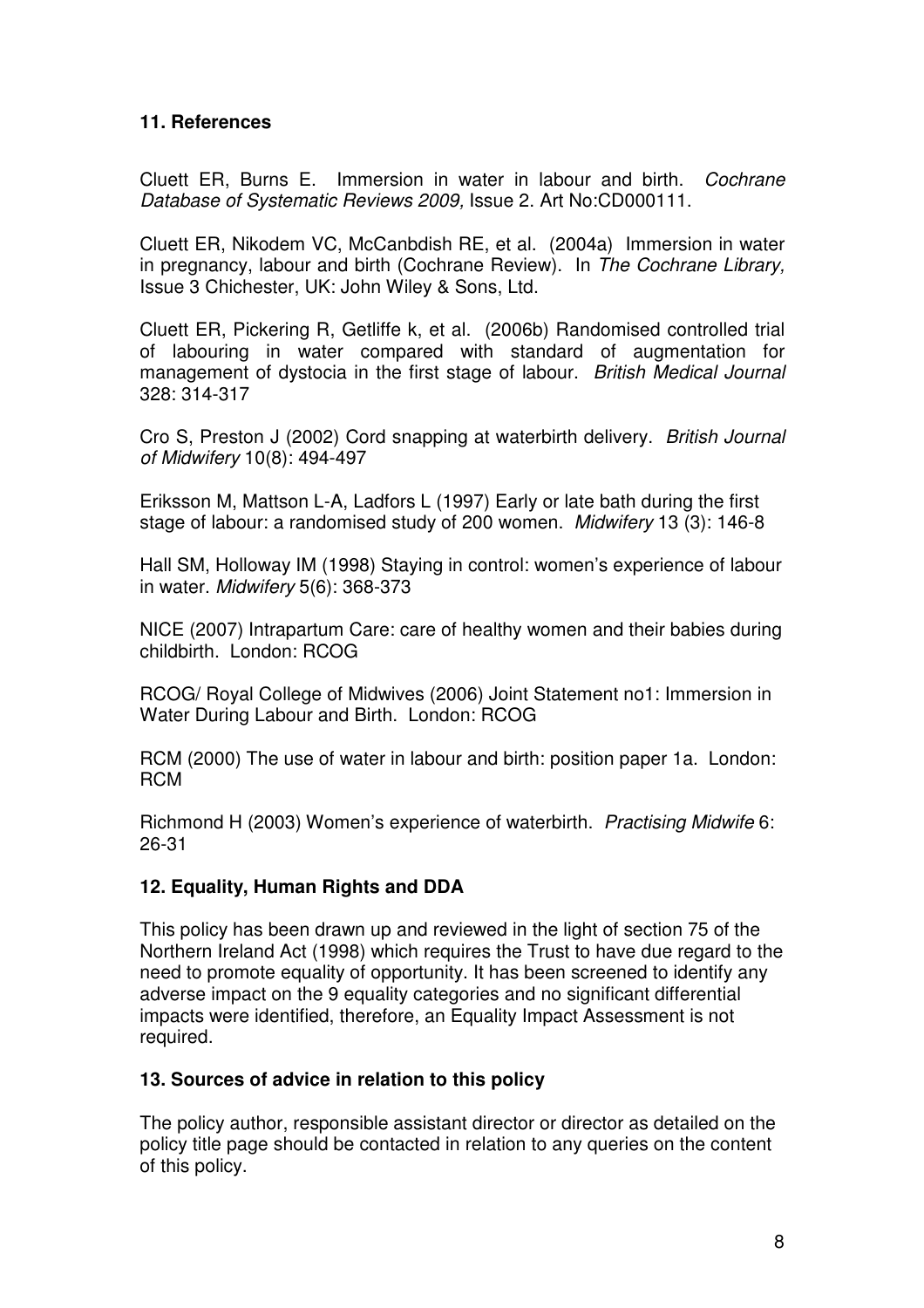### **14. Alternative Formats**

This document can be made available on request on disc, larger font, Braille, audio cassette and other minority languages to meet the needs of those who are not fluent in English.